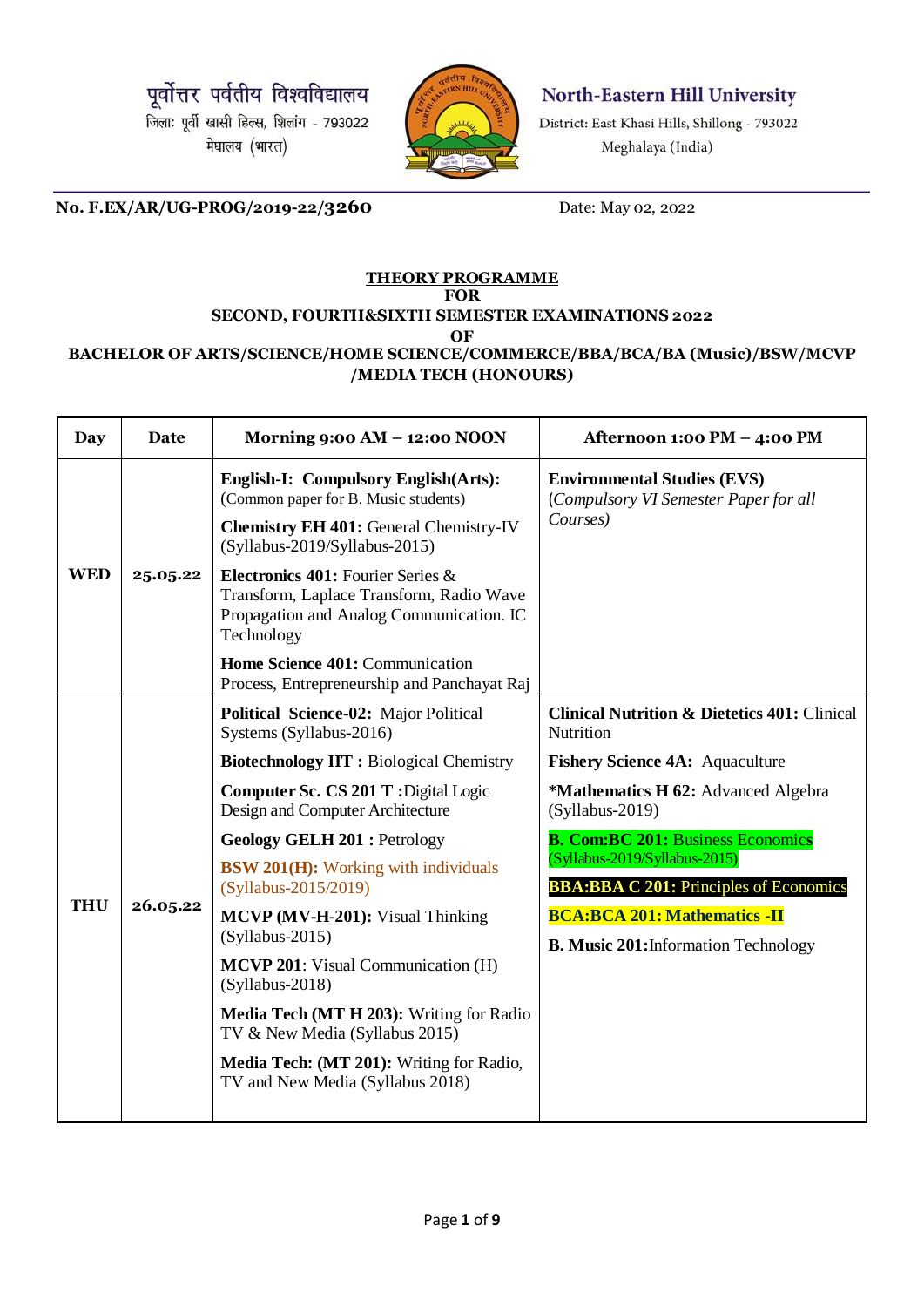| Day        | Date     | Morning $9:00 AM - 12:00 N OON$                                                                                                                                                                                                                                                                                                                                                                                                                                                                                                                                                                                                                                                                                                                                                                                                                    | Afternoon 1:00 PM - 4:00 PM                                                                                                                                                                                                                                                                                                                                                                                                                                                                                                                                 |
|------------|----------|----------------------------------------------------------------------------------------------------------------------------------------------------------------------------------------------------------------------------------------------------------------------------------------------------------------------------------------------------------------------------------------------------------------------------------------------------------------------------------------------------------------------------------------------------------------------------------------------------------------------------------------------------------------------------------------------------------------------------------------------------------------------------------------------------------------------------------------------------|-------------------------------------------------------------------------------------------------------------------------------------------------------------------------------------------------------------------------------------------------------------------------------------------------------------------------------------------------------------------------------------------------------------------------------------------------------------------------------------------------------------------------------------------------------------|
| <b>FRI</b> | 27.05.22 | <b>Paper VII</b> (All BA/BSc Honours Papers)<br>Anthropology-VII (ANT.07) : Indian<br>Anthropology<br>* Economics-VII : Statistics (Syllabus-<br>2017)<br><b>Education-VII</b> : Educational Technology $\&$<br>Pedagogy<br><b>English-VII :</b> Literary Criticism (Hons)<br>* Geography-VII : Geography of Resources<br>(Syllabus-2019/2015)<br><b>History-VII:</b><br>Syllabus-2018<br>a) China and Japan (1839-1949)<br>b) Modern South East Asia (1859-1946)<br>c) United States of America (1763-1945)<br>Syllabus-2015<br>a) History of China and Japan (1839-1949)<br>b) History of Modern South East Asia (1859-1946)<br>c) History of USA (1763-1945)<br><b>Nutrition-VII : Food Service Management</b><br>Political Sc.- (Psc.07) : Government and<br>Politics in NE India<br>Philosophy-VII (Phil.61) : Ethics<br><b>Sociology-VII</b> | <b>Botany II:</b> Gymnosperms, Paleobotany,<br>Morphology & Anatomy<br>Home Science 202: Dynamics of Marriage<br>and Family<br><b>B. Music 403: Sound for Music</b><br><b>BSW 402(H):</b> Social Welfare<br>Administration (Syllabus-2015)<br><b>BSW 402(H):</b> Working with Communities<br>$(Syllabus-2019)$<br>MCVP - MV H 402: Video Studio<br>Production (Syllabus-2015)<br>MCVP 402: Studio Production (Syllabus-2018)<br>Media Tech. (MT H 402): Sound for<br>Media-I (Syllabus-2015)<br>Media Tech. (MT 402): Sound for Media-II<br>(Syllabus-2018) |
|            |          | $(SOC-UG-601) : a)$ Sociology of Religion<br>$(Syllabus-2018)$<br>(SOC-UG-602) : b) PoliticalSociology<br>$(Syllabus-2018)$<br>(SOC-UG-601): Sociology of Religion<br>$(Syllabus-2015)$<br>Khasi-VII : Literature in Translation<br><b>Garo-VII</b> : History of Garo Language $\&$<br>Grammar<br>Assamese-(AS-601) :<br>a) SankardevAruAsomiyaSahitya<br>b) BezbaroarSahitya<br>Bengali-VII : NatakerRupabhed, etc<br>Hindi-VII : BharityaKavya-ChintanAur etc.<br>(Syllabus-2018/2015)<br>Nepali-(NEP-EL-VII): An introduction to<br>Linguistics                                                                                                                                                                                                                                                                                                 |                                                                                                                                                                                                                                                                                                                                                                                                                                                                                                                                                             |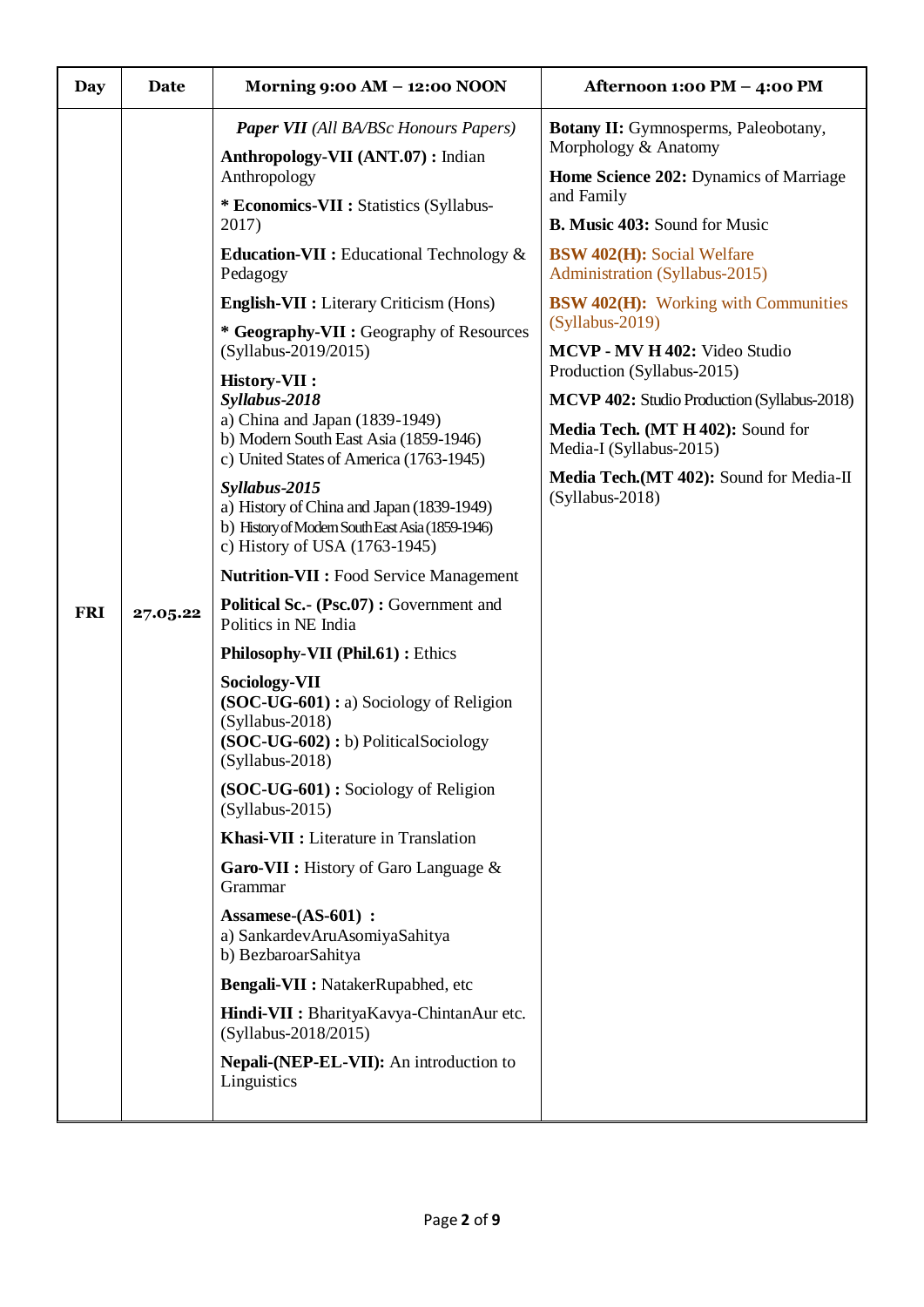| <b>Day</b> | Date     | Morning $9:00 \text{ AM} - 12:00 \text{ NOON}$                                                                                                                                                                        | Afternoon 1:00 PM - 4:00 PM |
|------------|----------|-----------------------------------------------------------------------------------------------------------------------------------------------------------------------------------------------------------------------|-----------------------------|
|            |          | Biotechnology-VII : Animal & Plant<br>Biotechnology                                                                                                                                                                   |                             |
|            |          | <b>Biochemistry-VII :</b> Microbiology &<br>Immunology                                                                                                                                                                |                             |
|            |          | <b>Botany-VII:</b> Genetic, Plant Breeding, etc.                                                                                                                                                                      |                             |
|            |          | <b>Chemistry-</b> (ChemH 601): Inorganic<br>Chemistry-II(Syllabus-2019)                                                                                                                                               |                             |
|            |          | <b>Chemistry- (ChemH 601): Part-A:</b><br>Inorganic Chemistry-II(Syllabus-2015)                                                                                                                                       |                             |
|            |          | <b>Computer Sc.-(CS601T): Software</b><br>Engineering                                                                                                                                                                 |                             |
|            |          | <b>CND (CND-601):</b> Advanced Dietetics                                                                                                                                                                              |                             |
|            |          | Electronics-{ELEC-601(T): Antenna,<br>Transmission line, etc.                                                                                                                                                         |                             |
|            |          | <b>Environmental Science:</b><br><b>EVS-611 :</b> Biodiversity Conservation and<br>Environmental Biotechnology (Syllabus-<br>2019)                                                                                    |                             |
|            |          | EVS-611: Environmental<br>Chemistry(Syllabus-2015)                                                                                                                                                                    |                             |
| <b>FRI</b> | 27.05.22 | <b>Fishery Sc.-VII : Advanced Aquaculture</b>                                                                                                                                                                         |                             |
|            |          | Geology-(GELH-601) : Remote Sensing $&$<br>Hydrogeology                                                                                                                                                               |                             |
|            |          | * Mathematics-VII (H-61) : Advanced<br>Calculus(Syllabus-2015)/(H-61): Advanced<br>Calculus-II (Syllabus-2019)                                                                                                        |                             |
|            |          | Microbiology-(607 T) : Medical<br>Microbiology and Immunology                                                                                                                                                         |                             |
|            |          | <b>Physics-VII : Condensed Matter Physics</b><br>$(Syllabus-2015)$                                                                                                                                                    |                             |
|            |          | * Statistics-VII {STEH-61(TH)} :<br><b>Statistical Inference</b>                                                                                                                                                      |                             |
|            |          | Zoology-VII: Biochemistry, Animal<br>Physiology etc.                                                                                                                                                                  |                             |
|            |          | Home Sc.-(HS:601) : Housing and interior<br>Design                                                                                                                                                                    |                             |
|            |          | <b>B. Com:</b> (Syllabus-2015)<br><b>BC 603 (A): Direct Tax laws and Practice</b><br><b>BC 604(B):</b> Small Enterprise Management<br><b>BC 605 (C): Insurance Management</b><br><b>BC 606(D): Services Marketing</b> |                             |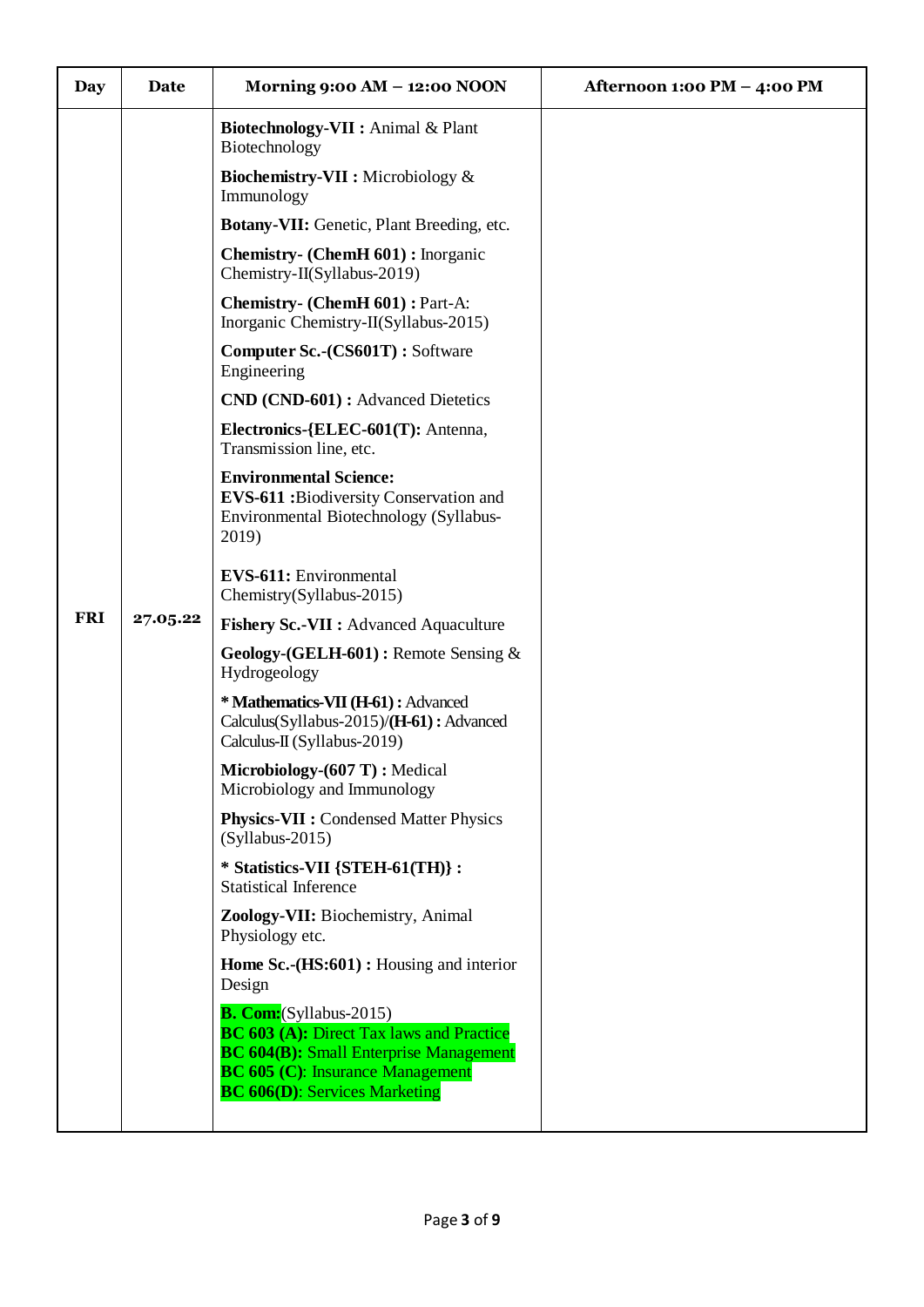| Day        | Date     | Morning 9:00 AM - 12:00 NOON                                                                                                                                                                                                                                                                                                                                                                                                                                                                                                                                                                                                                                                                                                                                                                                                                                                                                                                                  | Afternoon 1:00 PM - 4:00 PM |
|------------|----------|---------------------------------------------------------------------------------------------------------------------------------------------------------------------------------------------------------------------------------------------------------------------------------------------------------------------------------------------------------------------------------------------------------------------------------------------------------------------------------------------------------------------------------------------------------------------------------------------------------------------------------------------------------------------------------------------------------------------------------------------------------------------------------------------------------------------------------------------------------------------------------------------------------------------------------------------------------------|-----------------------------|
| <b>FRI</b> | 27.05.22 | <b>BBA:</b><br><b>BBA H 602(FM)Project Planning &amp; Control</b><br><b>BBA H 602 (HR): Industrial Relations</b><br><b>&amp;Labour Laws</b><br><b>BBA H 602(SM): Services Marketing</b><br><b>BCA:BCA 401: Software Engineering</b><br>BSW-602 (H): Social Work Research and<br>Statistics. (Syllabus-2019)<br><b>BSW-602 (H):</b> Integrated Social Work<br>Practice. (Syllabus-2015)<br>MCVP-601 : Film Making (Syllabus-2018)<br>MCVP - MV-H-601 : Video Electronics<br>Field Production (Syllabus-2015)<br>Media Tech.-(MT-601): Communication<br>for Development (Syllabus-2018)                                                                                                                                                                                                                                                                                                                                                                         |                             |
| <b>MON</b> | 30.05.22 | <b>Paper VIII</b> (All BA /B. ScHonours Papers)<br>* Economics-VIII : Public Economics<br>(Syllabus-2017)<br><b>Education-VIII : School Management</b><br>English-VIII :<br>a) American Literature (Hons)<br>b) Indian Writing in English (Hons)<br>* Geography-VIII : (Syllabus-2019/2015)<br>a) Geomorphology<br>b) Biogeography<br>c) Population Geography<br>d) Urban Geography<br>e) Agricultural Geography<br>History-VIII :<br>Syllabus-2018<br>a) Pre-Colonial North East India(From the<br>earliest times to 1823)<br>b) History of North East India (1824-1972)<br>Syllabus-2015<br>a) History of North East India(From the<br>earliest times to $13th$ Century)<br>b) History of North East India (1228-1824)<br>c) History of North East India (1822-1972)<br><b>Nutrition-VIII : Bakery Science</b><br><b>Philosophy-VIII</b><br>Phil.621 : a) Greek and Medieval Philosophy<br>Phil.622 : b) Existentialism<br>Phil.623 : c) Philosophy of Mind |                             |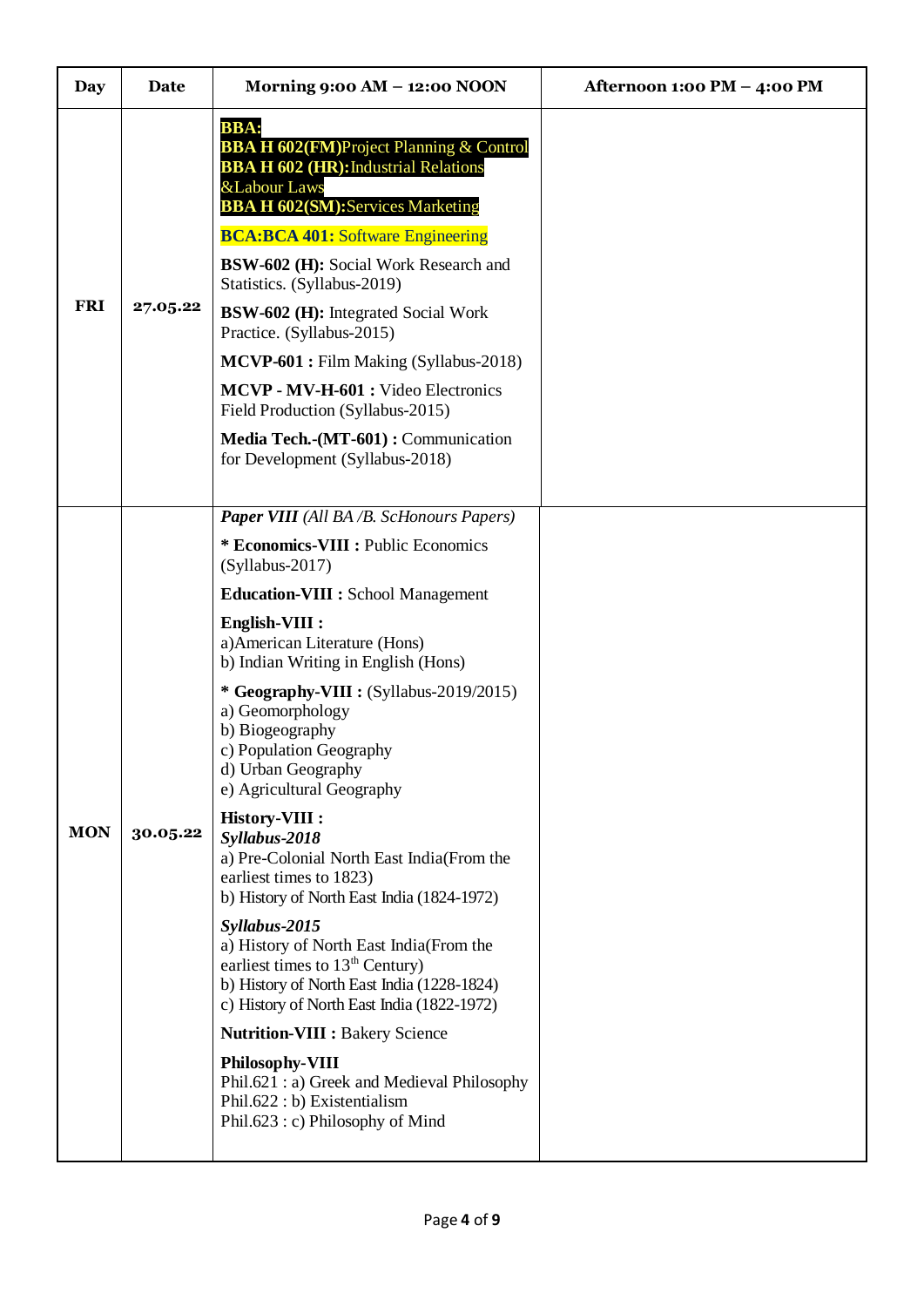| <b>Day</b> | Date     | Morning 9:00 AM - 12:00 NOON                                                                                                                                                                | Afternoon 1:00 PM - 4:00 PM |
|------------|----------|---------------------------------------------------------------------------------------------------------------------------------------------------------------------------------------------|-----------------------------|
|            |          | <b>Political Sc.-(Psc.08):</b><br>a) Political Sociology<br>b) Politics of Developing Countries<br>c) International Organisation<br>d) Human Rights                                         |                             |
|            |          | <b>Sociology-VIII</b><br>SOC-UG-603 : Research Methodology<br>$(Syllabus-2018)$<br>SOC-UG-602: Research Methodology<br>$(Syllabus-2015)$                                                    |                             |
|            |          | Khasi-VIII : Khasi Poetry                                                                                                                                                                   |                             |
|            |          | Garo-VIII : Literary Criticism &<br>Composition                                                                                                                                             |                             |
|            |          | Assamese-(AS-602):<br>AdhunikAsomiyaKabita                                                                                                                                                  |                             |
|            |          | Bengali-VIII : Sanskrit SahityerItihas, etc                                                                                                                                                 |                             |
|            |          | Hindi-(HIN-EL-8) : Hindi GadyaSahitya<br>etc. (Syllabus-2018/2015)                                                                                                                          |                             |
|            |          | Nepali-(NEP-EL-VIII) : Napali Crit. Folk<br>Lit & Culture                                                                                                                                   |                             |
|            |          | <b>Biochemistry-VIII : Molecular Biology</b>                                                                                                                                                |                             |
| <b>MON</b> | 30.05.22 | Biotechnology-VIII : Genomics, Proteomics<br>& Computer Applications                                                                                                                        |                             |
|            |          | <b>Botany-VIII:</b> Plant Reproductive Mol.<br>Biology, etc.                                                                                                                                |                             |
|            |          | <b>Computer Sc.:</b><br>CS602AT: Compiler Design.<br>CS602BT: Artificial Intelligence.<br>CS602CT: Data Mining.                                                                             |                             |
|            |          | Chemistry-(ChemH 603): Physical<br>Chemistry (Syllabus-2019)                                                                                                                                |                             |
|            |          | (ChemH 602): Physical Chemistry-II<br>$(Syllabus-2015)$                                                                                                                                     |                             |
|            |          | CND (CND-602): Community Nutrition                                                                                                                                                          |                             |
|            |          | Electronics-{ELEC-602(T)}: Vector<br>Analysis, Electro Dynamics etc.                                                                                                                        |                             |
|            |          | <b>Environmental Science:</b><br>EVS-613: Environmental Laws,<br>EIA, Environmental Economics (Syllabus-<br>2019)<br><b>EVS-613:</b> EIA, Environmental Economics<br>etc. $(Syllabus-2015)$ |                             |
|            |          | <b>Fishery Sc.-VIII</b> : Fish Breeding $\&$<br><b>Hatchery Management</b>                                                                                                                  |                             |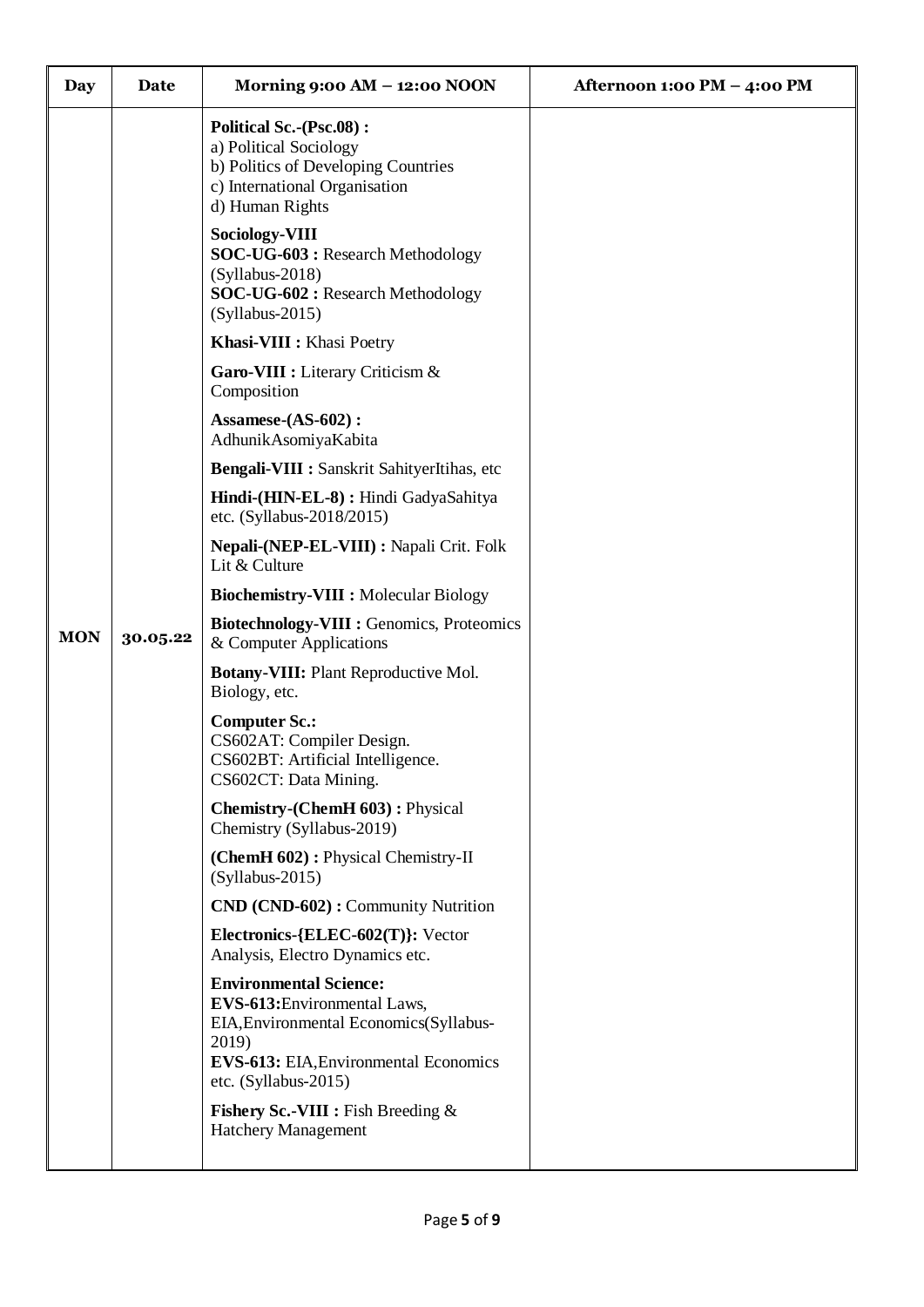| Day        | Date     | Morning 9:00 AM - 12:00 NOON                                                                                                                                                                                                                                                         | Afternoon 1:00 PM - 4:00 PM                                                                                               |
|------------|----------|--------------------------------------------------------------------------------------------------------------------------------------------------------------------------------------------------------------------------------------------------------------------------------------|---------------------------------------------------------------------------------------------------------------------------|
|            |          | Geology-(GELH-603): Applied Geology<br>(Exploration Mining and Engineering Geology)                                                                                                                                                                                                  |                                                                                                                           |
|            |          | * Mathematics-VIII (Syllabus-2019)<br>HOP1 : Comp. Prog. In C & Comp.etc<br>HOP 2 : Operations Research<br>HOP 3 : Fluid Mechanics<br>HOP4 :Complex Function Theory.<br><b>HOP 5: Discrete Mathematics</b><br>HOP 6 : Probability Theory<br>HOP 7 : Elementary Differential Geometry |                                                                                                                           |
| <b>MON</b> | 30.05.22 | * Mathematics-VIII (Syllabus-2015)<br>HOPT-62:OP 1 : Comp. Prog. In C & Comp.etc<br>HOPT-62:OP 2 : Operations Research<br>HOPT-62:OP 3 : Hydro Mechanics<br>HOPT-62:OP 4 : Financial Mathematics<br>HOPT -62:OP 5 : Discrete Mathematics<br>HOPT-62:OP 6 : Mathematical Modeling     |                                                                                                                           |
|            |          | Microbiology-(608 T) : Industrial and Food<br>Microbiology                                                                                                                                                                                                                           |                                                                                                                           |
|            |          | <b>Physics-VIII :</b> Atomic & Molecular Spec.<br>etc. (Syllabus-2015)                                                                                                                                                                                                               |                                                                                                                           |
|            |          | * Statistics-VIII {STEH-62(TH)}: Survey<br>Sampling etc.                                                                                                                                                                                                                             |                                                                                                                           |
|            |          | Zoology-VIII: Developmental Biology. Etc.                                                                                                                                                                                                                                            |                                                                                                                           |
|            |          | MCVP-602: Media Entrepreneurship and<br>Marketing (Syllabus-2018)                                                                                                                                                                                                                    |                                                                                                                           |
|            |          | <b>MV-H-602</b> : Media Entrepreneurship<br>$(Syllabus-2015)$                                                                                                                                                                                                                        |                                                                                                                           |
|            |          | <b>Media Tech.</b> (MT-602): Advertising and<br>Public Relations (Syllabus-2018)                                                                                                                                                                                                     |                                                                                                                           |
|            |          | Philosophy 21: Logic                                                                                                                                                                                                                                                                 | *Statistics-4: Applied Statistics (Syllabus-                                                                              |
|            |          | *Mathematics 21: Geometry & Vector<br>Calculus (Syllabus-2015/2019)                                                                                                                                                                                                                  | 2015)<br><b>Zoology 2A: Cell Biology &amp; Genetics</b>                                                                   |
| <b>MON</b> | 31.05.22 | B. Music 202: History of Indian Classical<br>Music 1                                                                                                                                                                                                                                 | <b>MCVP(H) 202: Media Script Writing</b><br>(Syllabus 2015/2018)                                                          |
|            |          |                                                                                                                                                                                                                                                                                      | Media Tech. (MT H 202): Print Journalism<br>(Syllabus 2015)<br>Media Tech. (MT-202): Sound for Media-I<br>(Syllabus 2018) |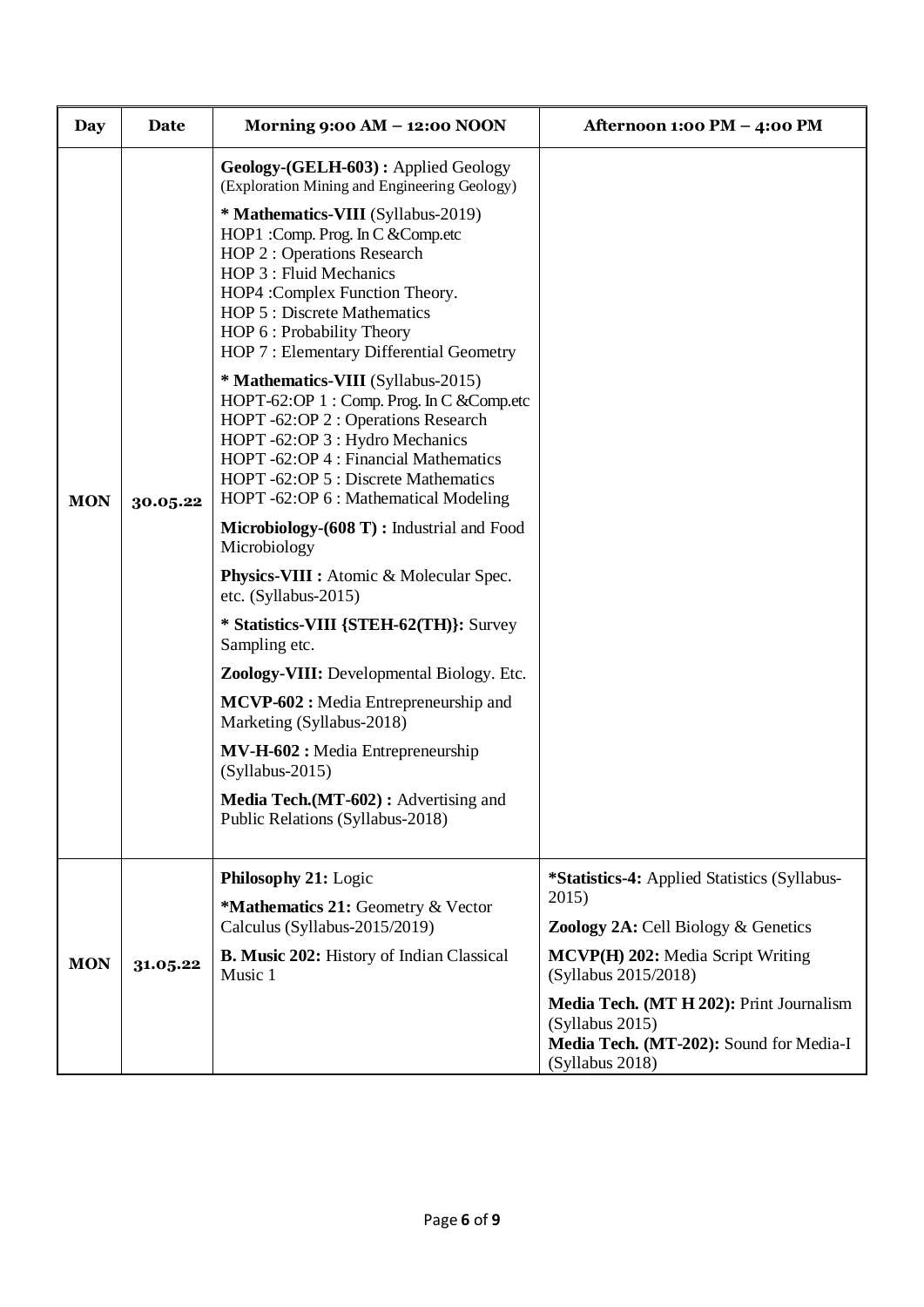| <b>Day</b> | Date     | Morning 9:00 AM - 12:00 NOON                                                                                                                                                                                                                                                                                                                                                                                                                                                                                                                                                                                                                                                                                                                                                                                 | Afternoon 1:00 PM - 4:00 PM                                                                                                                                                                                                                                                                         |
|------------|----------|--------------------------------------------------------------------------------------------------------------------------------------------------------------------------------------------------------------------------------------------------------------------------------------------------------------------------------------------------------------------------------------------------------------------------------------------------------------------------------------------------------------------------------------------------------------------------------------------------------------------------------------------------------------------------------------------------------------------------------------------------------------------------------------------------------------|-----------------------------------------------------------------------------------------------------------------------------------------------------------------------------------------------------------------------------------------------------------------------------------------------------|
| <b>WED</b> | 01.06.22 | <b>Education-II:</b> Foundation of Education<br>Biochemistry-II : Thermodynamics,<br>Membrane Biophysics & Biostatistics<br><b>Clinical Nutrition &amp; Dietetics 201: Human</b><br>Physiology<br><b>Environmental Science (EVS 211):</b><br>Ecology, Population, Community and<br>Ecosystem (Syllabus-2019/2015)<br>*Statistics II: Probability Distribution &<br>Statistical Inference(Syllabus-2019/2015)<br><b>B. Com:BC 602: Entrepreneurship</b><br>Development (Syllabus-2015)<br><b>BBA:BBAH601</b><br>Entrepreneurship $\&$<br><b>Project Analysis</b><br><b>BCA:</b><br><b>BCA 602(A)</b> : Artificial Intelligence<br><b>BCA 602(B)</b> : Data Warehousing & Data<br><b>Mining</b><br><b>BCA 602(C):Operation Research</b><br><b>BCA 602(D): Network Security</b><br><b>BCA 602(E):E-Commerce</b> | *Geography-IV: Economic Geography<br>(Syllabus-2019/2015)<br>Geology 401: Stratigraphy and Paleontology<br>Microbiology 404: Microbial Ecology and<br><b>Environmental Microbiology</b><br>Home Science 201: Nutritional<br>Biochemistry<br><b>B. Music 402:</b> Advance Theory of Western<br>Music |
| <b>THU</b> | 02.06.22 | History-II: History of Medieval India<br>(Syllabus 2018/2015)<br><b>Physics-II:</b> Electromagnetism, Electronics –<br>I (Syllabus-2020/2015)<br><b>B. Com:BC 402:</b> Financial Management<br>(Syllabus-2015/2019)<br><b>BBA:BBA C 401: Business Environment</b><br><b>BCA 402: Data Communication &amp;</b><br><b>Networks</b><br><b>B. Music E 203: Tonic Sol-fa Notation</b><br>Media Tech MT 403 : Introduction to New<br>Media (Syllabus-2018)                                                                                                                                                                                                                                                                                                                                                         | <b>Biochemistry-IV: Cell Biology &amp;</b><br>Physiology<br>Biotechnology-IVT: Molecular Biology &<br>Immunology<br>*Mathematics-GHS-41: Statics &<br>Dynamics (Syllabus-2015)<br>*Mathematics-GHS-41 : Algebra-II &<br>Dynamics (Syllabus-2019)                                                    |
| <b>FRI</b> | 03.06.22 | Anthropology-02: Physical Anthropology<br>*Geography-II: Human Geography<br>$(Syllabus-2015)$<br>*Geography-II: Physical Geography<br>$(Syllabus-2019)$<br>B. Com: BC 204: Indian Financial System<br>(Syllabus-2015/2019)<br>MCVP203: Media Scene in India (Syllabus<br>2015/Syllabus 2018)<br>Media Tech (MT H 201): Culture &<br>Society in N E India (Syllabus 2015)                                                                                                                                                                                                                                                                                                                                                                                                                                     | <b>Chemistry: Chem H 602: Organic</b><br>Chemistry-II (Syllabus-2019)<br>Chem H 601: Part-B: Organic Chemistry-II<br>(Syllabus-2015)<br><b>BBA: BBA H 203:</b> Principles of Marketing<br>BCA: BCA 203: Computer System<br>Architecture                                                             |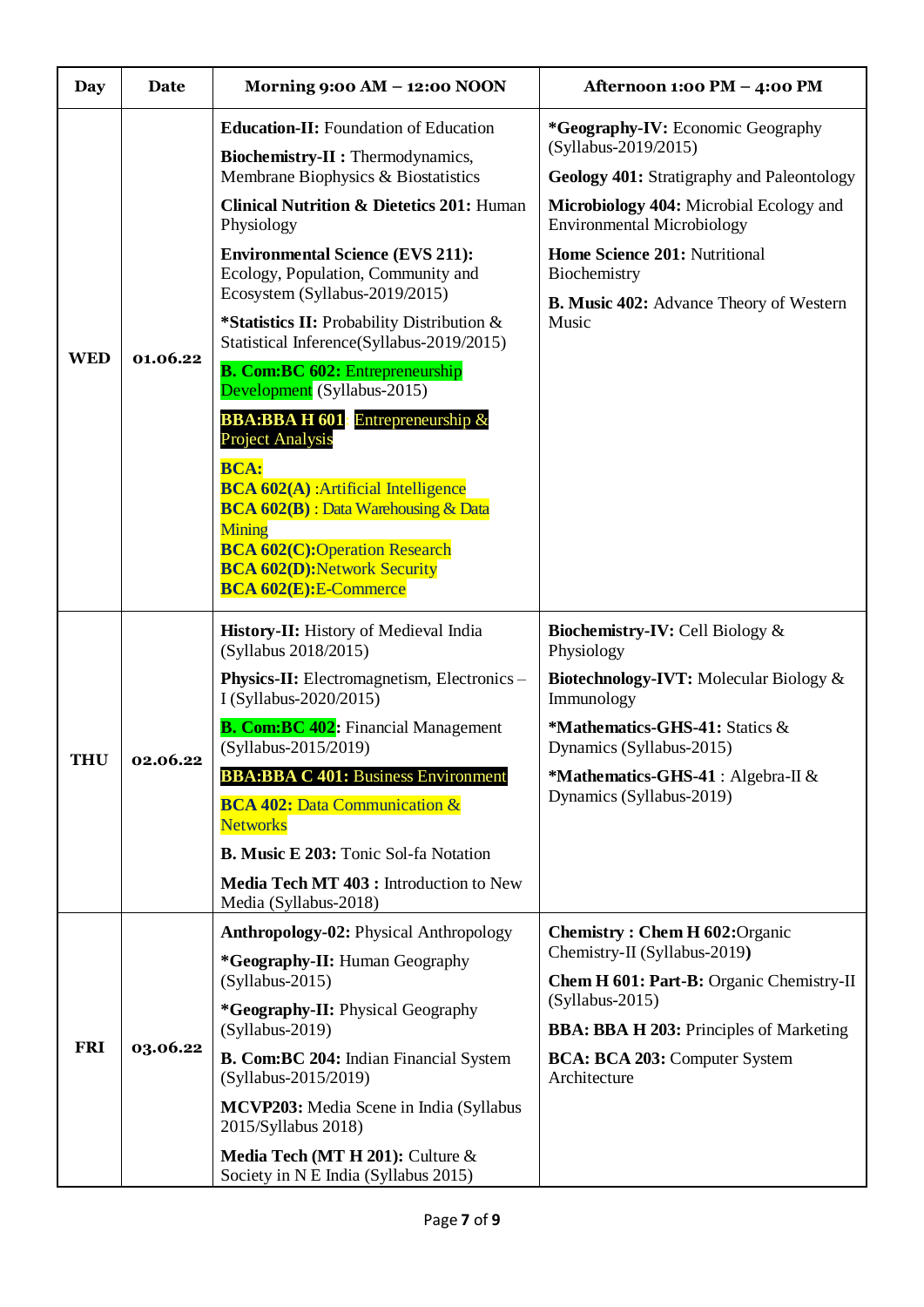| <b>Day</b> | Date     | Morning 9:00 AM - 12:00 NOON                                                                                                                                                                                                                                                                                                                                                                                                                                                                                                                                                                                                                                                                                                                                                                                                                                     | Afternoon 1:00 PM - 4:00 PM                                                                                                                                                                                                                                                                                                                                                                                                                                                                                                                                                |
|------------|----------|------------------------------------------------------------------------------------------------------------------------------------------------------------------------------------------------------------------------------------------------------------------------------------------------------------------------------------------------------------------------------------------------------------------------------------------------------------------------------------------------------------------------------------------------------------------------------------------------------------------------------------------------------------------------------------------------------------------------------------------------------------------------------------------------------------------------------------------------------------------|----------------------------------------------------------------------------------------------------------------------------------------------------------------------------------------------------------------------------------------------------------------------------------------------------------------------------------------------------------------------------------------------------------------------------------------------------------------------------------------------------------------------------------------------------------------------------|
| <b>MON</b> | 06.06.22 | *Economics-II: Development and<br>Environmental Economics (Syllabus 2017)<br><b>DTP-201:</b> Image Processing and Graphic<br>Design (Common paper for BA Students and Media Tech<br>IV Semester under Syllabus-2015 & II Semester under<br>2018 syllabus)<br><b>B.Com:</b> (Syllabus-2015/2019)<br><b>BC 403(A): Auditing (Syllabus-2019/2015)</b><br><b>BC 404(B): Human Resource Management</b><br>$(Syllabus-2019/2015)$<br><b>BC</b> 405(C): Fundamental of Insurance<br>$(Syllabus - 2019/2015)$<br><b>BC 406(D):</b> Sales & Advertisement<br>Management (Syllabus-2019/2015)<br><b>BBA:</b><br><b>BBA H 402:</b> Financial Management (For<br>the Students belonging to 2015 to 2018<br>batches)<br><b>BBA H 402: Production and Operation</b><br>Management (For the Students of 2019<br>batches and onwards)<br><b>BCA: BCA 403: VB.NET Programming</b> | <b>Elective English - II: Elective Fiction</b><br>Elective Language - II: Khasi, Garo, Mizo,<br>Assamese, Bengali, Nepali, &<br>Hindi (Syllabus 2015/2018)<br><b>Nutrition – II:</b> A life Span Approach<br><b>Environmental Science (EVS 411): Natural</b><br>Resources (Syllabus-2019)<br><b>Environmental Science (EVS 411): Tools</b><br>& Techniques in Environmental Science<br>$(Syllabus-2015)$<br><b>Physics – IV:</b> Special Theory of Relativity,<br>Quantum Mechanics-I etc. (Syllabus-2020) /<br>Atomic, Nuclear & Solid State Physics<br>$(Syllabus-2015)$ |
| <b>TUE</b> | 07.06.22 | <b>Alternative English (Arts): (Common paper</b><br>for BA & BSW students)<br><b>Alternative English (Commerce)</b><br><b>MIL(Arts &amp; Commerce):</b> Khasi,<br>MizoGaro, Assamese, Bengali, Hindi,,<br>Nepali<br><b>Chemistry 201: General Chemistry II</b><br>(Syllabus-2015/2019)<br><b>Electronics 201:</b> Bipolar Transistor, Biasing<br>and Modeling, Transistor Amplifier etc.<br><b>BBA:</b><br><b>BBA H 403(FM): Risk Management &amp; Insurance</b><br><b>BBA H 403(HR): Human Resource Development</b><br><b>BBA H 403(MM):</b> Consumer Behaviour&<br><b>Marketing Research</b>                                                                                                                                                                                                                                                                   | English-II: Fiction-I<br>(For English Honours students only)<br>Zoology-4A: Developmental Biology,<br>Ecology and Economic Zoology<br>MCVP (MV-H-403): Communicative<br>English-II (Syllabus-2015)<br>MCVP 403: Communicative English<br>$(Syllabus-2018)$                                                                                                                                                                                                                                                                                                                 |
| <b>WED</b> | 08.06.22 | <b>Anthropology-04:</b> Tribes in India<br>*Economics-IV: Mathematics for<br>Economist (Syllabus 2017)<br><b>Education-IV:</b> Educational Thought $\&$<br>Practices<br><b>English-IV:</b> Language & History of English<br>Literature (Honours)                                                                                                                                                                                                                                                                                                                                                                                                                                                                                                                                                                                                                 | <b>Sociology-II:</b> Political Sociology (Syllabus 2015)<br>Sociology-II: Introduction to Sociology-II<br>(Syllabus 2018)<br><b>Computer Science CS 401 T: Data</b><br><b>Communication and Computer Network</b><br><b>Fishery Science 2A: Aquatic Ecology</b>                                                                                                                                                                                                                                                                                                             |